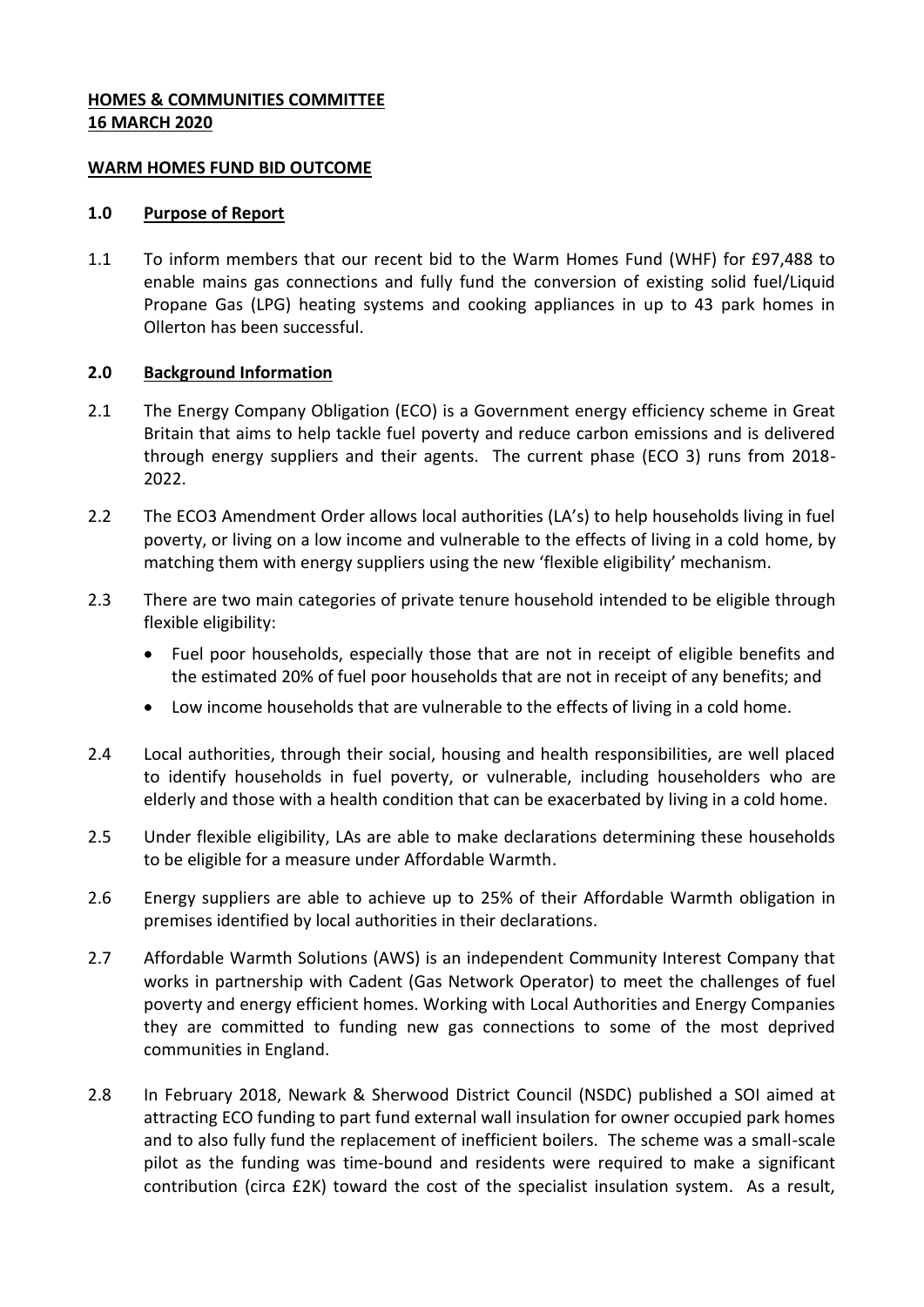only 1 park home received external wall insulation and 7 inefficient boilers were replaced free of charge under this scheme.

2.9 Since then, ECO funding rates for park home energy efficiency improvements have reduced significantly, making such a scheme cost prohibitive. (Valuable lessons have been learned from the pilot and these are being incorporated into the proposals below.

## **3.0 Warm Homes Fund**

- 3.1 The Warm Homes Fund (WHF) is a £150 million fund provided by National Grid and administered by Affordable Warmth Solutions (AWS) across England, Scotland and Wales. It is primarily designed to incentivise the installation of affordable heating solutions in fuel poor households who do not use mains gas currently as their primary heating fuel.
- 3.2 Members will be aware from previous reports that the Council submitted a successful WHF bid in February 2019 which is currently funding the delivery of 89 new gas connections and first time gas central heating systems for fuel poor residents living on Bevan Close/Vera Crescent in Rainworth. (This project should be completed by March 2020). Effective collaborative partnerships have been established through this scheme and we plan to utilise and build on these mutually beneficial business relationships going forward.
- 3.3 Approximately £133m has already been allocated from the WHF and as part of its 5th and final bidding round (which closed on 24 January 2020) the WHF has been actively seeking bids to fund gas connections and heating system conversions in park homes that are not currently connected to the gas grid. The Council's Senior Leadership Team (SLT) approved a refresh of the Council's ECO LA Flexible Eligibility Statement of Intent for Park Homes on 17 December 2019. The aim was to attract a WHF grant to fully fund a scheme that will help residents at Fairholme Park Home, Ollerton (16 private renters and 27 owner occupiers) to significantly reduce their home heating and water heating running costs. (Mains gas is typically around 25% cheaper than LPG).
- 3.4 Under these proposals the Council will have responsibility for determining a household to be ECO Flex eligible, and suppliers are not required to undertake a supplementary assessment to determine eligibility. However, it is the responsibility of the suppliers to provide evidence supporting the notification (i.e. the LA declarations and the Statement of Intent) to Ofgem on request. If information is missing or incomplete, Ofgem will approach the supplier to obtain this, not the LA.
- 3.5 A grant agreement will need to be signed with Affordable Warm Solutions (a Community Interest Company). There are no financial penalties imposed for non-delivery funding is paid 3 months in arrears and this will simply be passed on, via NSDC, to our nominated delivery partner (Agility Eco) who has agreed to make direct payments to their chosen subcontractor selected to fit all of the heating and cooking improvement measures on site. However, 5% of the total grant award is retained by AWS until the project closure report has been submitted. (This is required within 3 months of the final measure being installed and will be provided by Agility Eco as part of its project management function). Agility Eco has agreed to bridge the 5% funding gap at no additional cost to the project.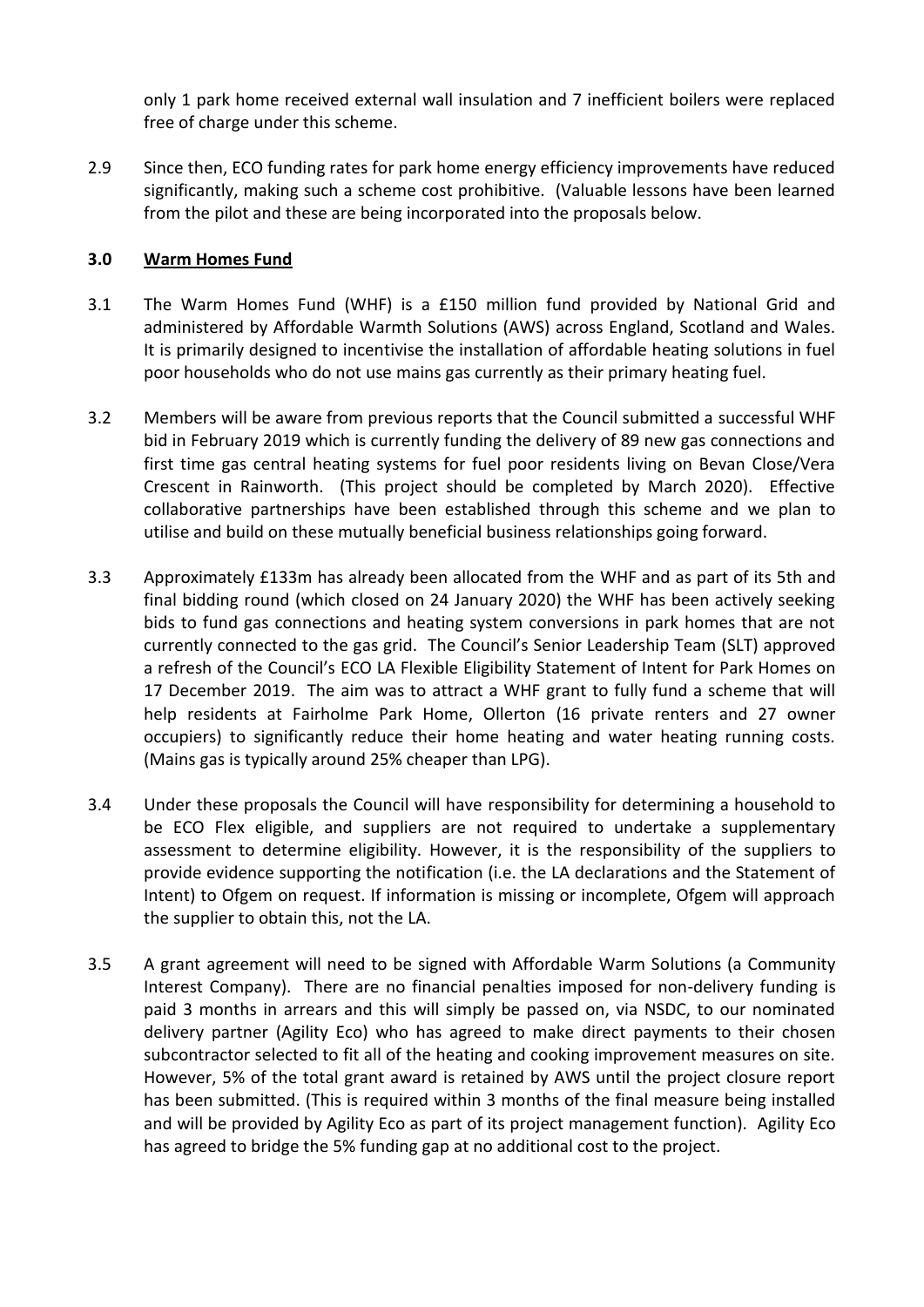- 3.6 It is anticipated that contracts will be signed in March and, if so, the heating improvement survey works should commence in April 2020. The scheme is anticipated to be completed by the end of summer 2020.
- 3.7 A data processing/sharing agreement will be put in place with project partners, taking due regard of the Government's published data sharing guidance for ECO Flex schemes and utilising support and advice provided by Information Governance. Written consent will be obtained from residents before their personal data is shared with project partners/their delivery agents.

# **4.0 Risks**

- 4.1 Agility Eco has agreed to bridge the 5% funding gap which AWS plan to retain against each payment claim until the project closure report (to be provided by Agility Eco as part of its project management function) has been submitted and accepted by AWS.
- 4.2 There is a risk that the project will not deliver the anticipated benefits to residents. For example, if a park home resident does not currently use their central heating, they will not achieve the anticipated running cost reductions typically associated with converting an LPG central heating system to mains gas.
- 4.3 A communication plan will be implemented to ensure that all 43 Fairholme Park residents fully understand the offer and relevant caveats. Individual home surveys will be undertaken to determine the resident's particular circumstances and the specific work required within each property in order to successfully convert their heating system and cooking appliances to mains gas. If the LPG appliances are old or deemed to be unsuitable for conversion, new equipment (e.g. boiler, hob, oven, fire, as appropriate) will be supplied and fitted at no cost to the resident or park home owner as part of this scheme.
- 4.4 The Council's Energy and Home Support Team will lead this project and will liaise with the Coal Concessionary Board to support any of the 5 residents with solid fuel back boilers who currently receive coal allowances. (Generally, it is possible to agree financial buy-outs that typical cover the cost of an average annual gas bill).
- 4.5 It is our intention to organise a residents' meeting to fully explain the offer and to give residents the opportunity to meet/talk with the scheme delivery partners and to have their specific questions/queries answered. The park home site owner is fully supportive of this approach and has already offered to fund the venue and refreshments.
- 4.6 The Council's Environmental Health Team (who license all park home sites within the district) are fully supportive of this proposal and have expressed the view that this project could provide a template for other park home sites to follow.

### **4.0 Equalities Implications**

4.1 The scheme outlined in this report will be offered to all Fairholme Park Home residents. Plans are already in place to engage residents, regardless of their protected characteristics and an EIA is being carried out as part of this work.